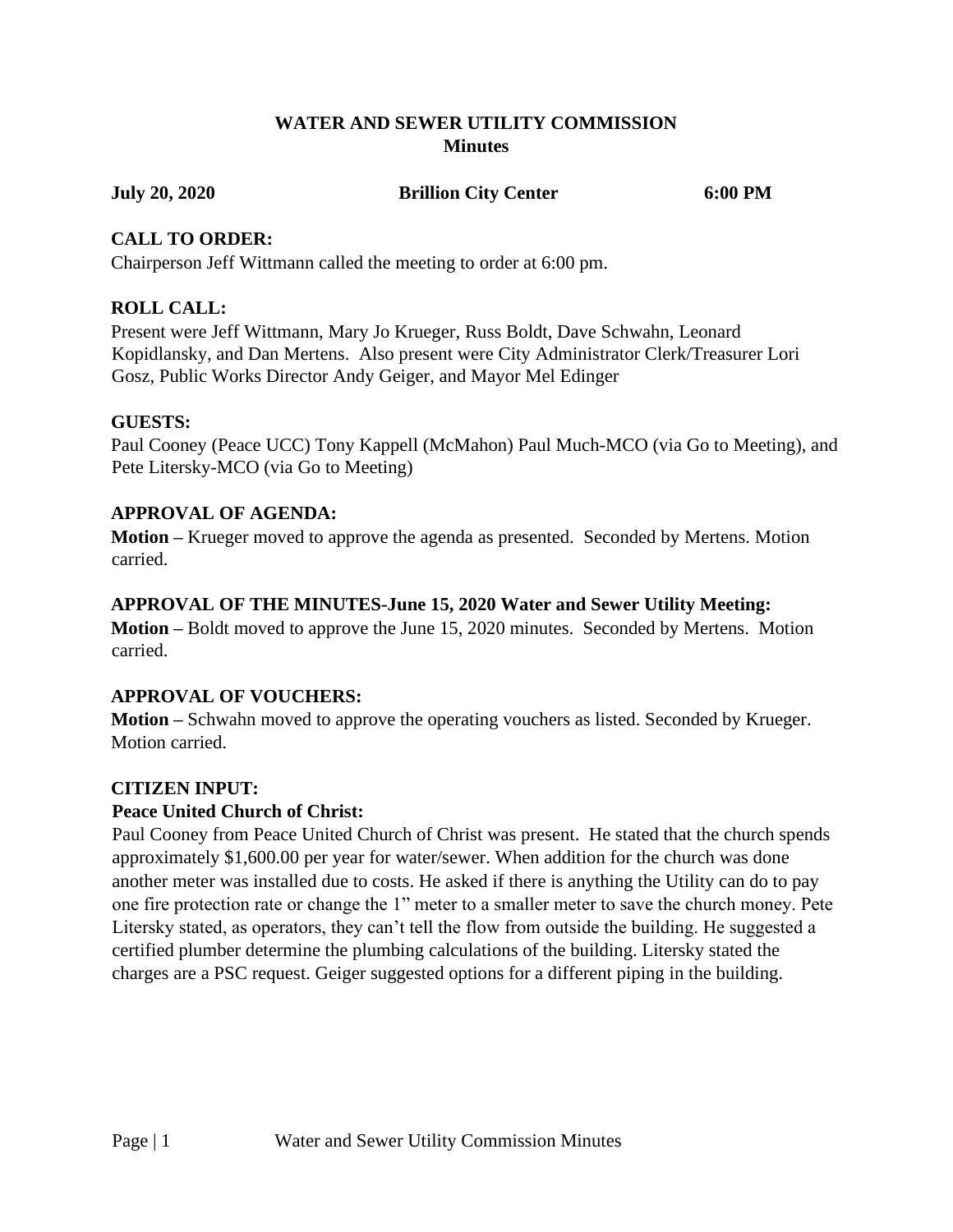# **INFLOW & INFILTRATION REDUCTION PROJECTS:**

### **2020 Projects-Elm/Jackson Street:**

Geiger reported Scott Lamers Construction is currently working on Elm St. Once complete, the asphalt will follow. Everything is going well with the project.

### **MCO REPORT:**

### **Monthly Superintendent Report/Update:**

Pete Litersky reported the influent flow meter went out. The meter is 30 years old. New wiring to move the flow meter in the temperature-controlled office was done.

Litersky reported LED lights were placed in the lab room. This was done through Focus on Energy. This was reported on the CMAR.

#### **Well #1 Repairs:**

Litersky reported Well #1 repairs are complete. The brine pump on Well #3 was replaced. Litersky reported VFD Control Board was replaced at the main lift station. Due to the recent heat, the doors have been left open and fans were placed to help. Security on the building was discussed. Better ventilation was suggested. Geiger and Litersky will look at options.

# **ENGINEER'S REPORT:**

## **Source Reduction Compliance (Status Report):**

Tony Kapell reported in year 3, a more substantial report for phosphorus will be required. The WWTF has surpassed its design capacity. Therefore, he is recommending the Utility Commission consider a facilities plan in 2021, instead of continuing with the reduction plan. The facilities plan would address the treatment needs for the next 20 years. McMahon would charge \$55,000.00 - \$60,000.00 to complete a facilities plan.

Geiger stated, this is something that is not going to get better. Krueger agreed. Much stated by the time the Utility pays McMahon for utility equipment updates, the city will have spent the money for the facilities plan design. Litersky stated the CMAR has rated an (F) for the effluent. Kappel stated the study cost can be deferred to 2021.

# **WWTP Update:**

Potential cost of the facility was discussed. Kappel stated the facility plan will provide a cost analysis. It will also provide options for funding. Mertens stressed that the Council be aware of this project.

**Motion-**Krueger moved to have McMahon prepare an agreement for professional services for a facility plan to be done in 2021. Seconded by Schwahn, Motion carried.